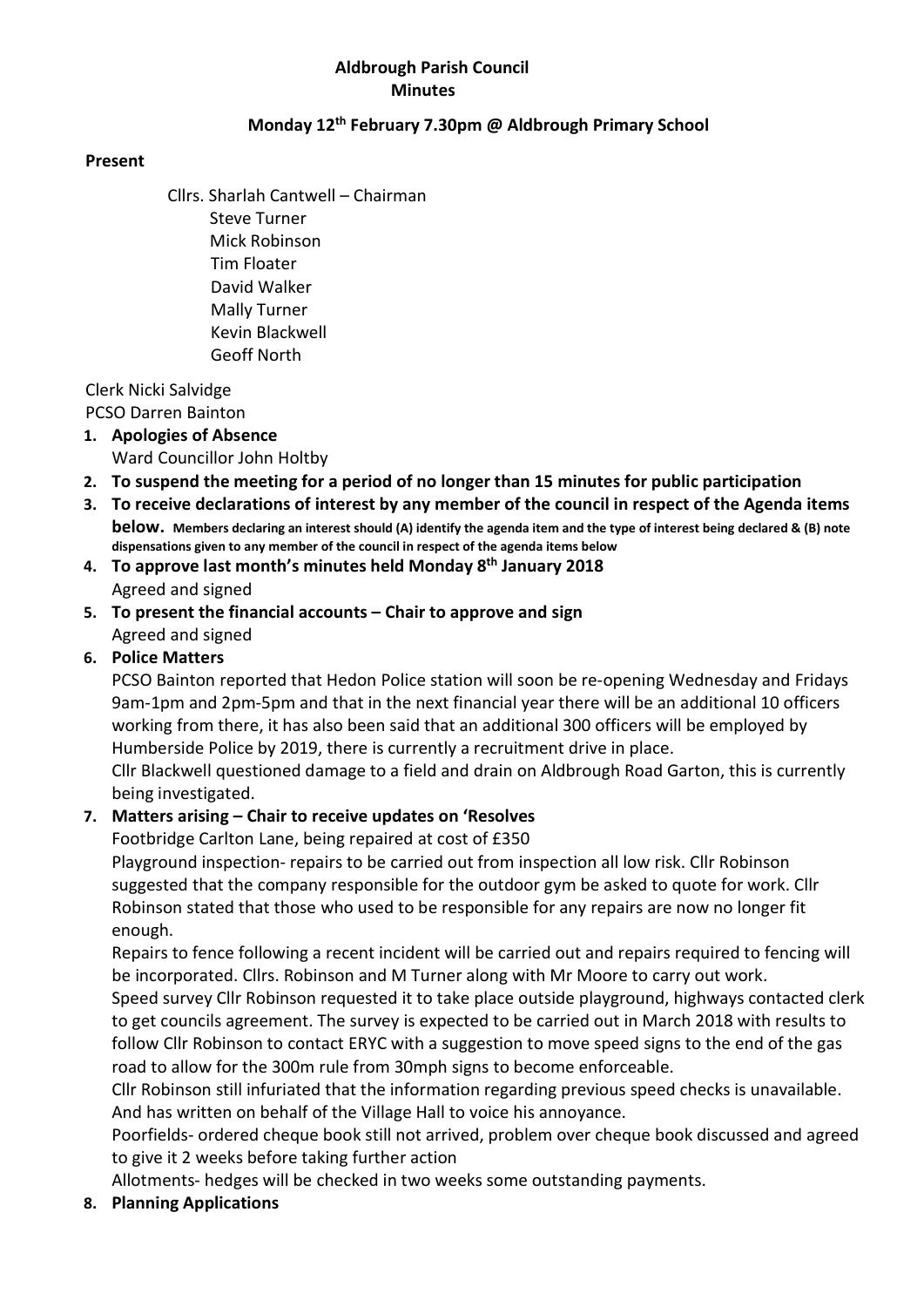Hill Farm, changes to plans- Clerk to object to changes under items laid out in the Planning Strategy Document. To include disturbance caused by additional traffic, inadequate access. And out of the building line

Springdale Farm – clerk to object to changes to plans due to items laid out in the Planning Strategy Document. To include concerns over changes already implemented as evidenced by photographs provided by Cllr Walker.

Clerk to check changes will not affect 106, in which £7672.20 becomes available on first 2 properties being occupied to rec.

Planning appeal for development at rear of 2 East Newton Road refused.

# 9. Correspondence

Jim Tindal re family- letter requesting information on Mr Tindalls family, nobody was aware of anybody chair to pass onto Rev Anne and Methodist Church to see if they held any records Telephone Call re light pollution from Bio mass site, clerk has been in contact with HRS Energy who are dealing with the complaint and speaking to the complainant.

Cllr Floater requested another site visit clerk to ask.

# 10. Phone Mast

Awaiting planning permission

Awaiting surveyors report regarding no loss of value for Village Hall

Documents for lease need to show current clerks address being changed.

Cllr North suggested using a two lock system on the entrance to be used by Shared access, Cllr Robinson to arrange.

# 11. Planning Meeting

Next meeting to be arranged, good feedback from Minutes received and more people wishing to come on board, arrange a date for next meeting and location. Clerk has messaged Tickton to see their availability Beverley fees too high, Cllr Robinson suggested allowing other PARISH Councils to hold the meetings

## 12. Any Other Business

Cllr Robinson read out his notes regarding the history of the recreation ground, and gave the clerk a set of minutes from the Recreation Grounds committee meeting of 13/09/2010 highlighting section 5.3 re activities for children between 5-18 years old to view.

When questioned the clerk advised Cllr Robinson that whilst changes have been made to the original deed those being :

Two small changes were made to the Declaration of Trust of 29 June 1948 on 13 September 2010.

a. The name was changed to "The Aldbrough Recreation Ground Trust" and

 Clause 18 of the declaration was removed. Clause 18 was the clause that prevented the playing of sports on Sundays.

They did not include anything regarding after school clubs. It was questioned if this was actually needed with it being a recreation ground. Cllr Robinson to check with solicitors. Clerk stressed the importance of keeping all accounts completely separate between, recreation ground and village hall and that should the recreation ground need any financial support from the council that they should do so in writing.

Changes to advertising events at the Village Hall paid for by the Recreation ground to advertise where the funds came from.